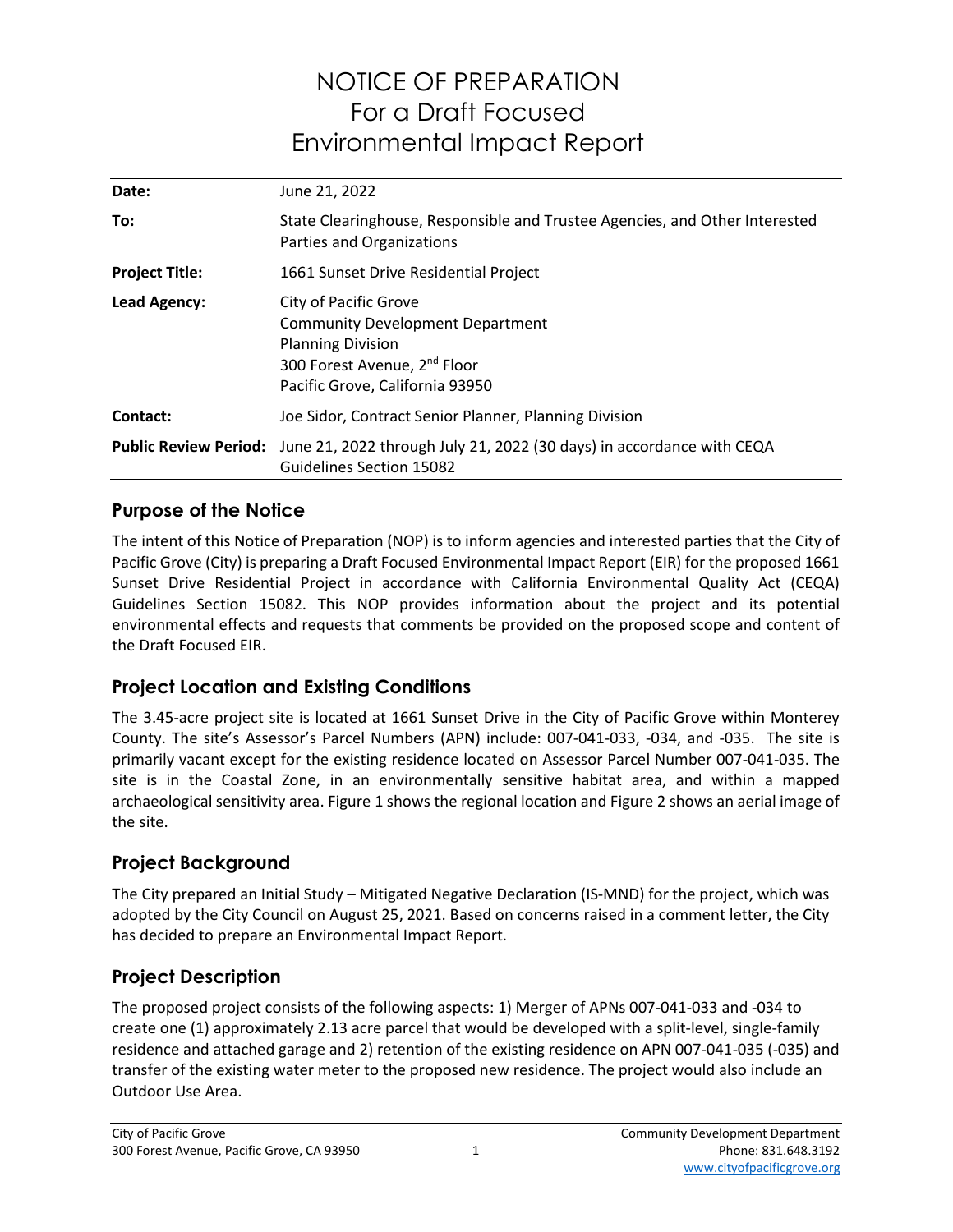City of Pacific Grove Notice of Preparation for a Draft Focused Environmental Impact Report

Access to the site would be provided by Sunset Drive. The project would involve resurfacing of the driveway that extends from Sunset Drive to the proposed new residence.

The project also includes a restoration plan to return approximately 30,000 square feet of the development site to a more natural dune habitat as required by the City's Local Coastal Program.

### Potential Environmental Effects

An Initial Study was previously prepared for the project. The City determined that the project would have no impact or a less than significant impact for all environmental issue areas evaluated under CEQA except for biological resources and cultural resources. The Focused EIR will further evaluate potential project impacts to biological and cultural resources. Other CEQA issue areas will be addressed briefly in the EIR.

The Draft Focused EIR will propose mitigation to avoid and/or reduce impacts deemed potentially significant, identify reasonable alternatives, and compare the environmental impacts of the alternatives to the impacts of the proposed project. The EIR will also evaluate a range of feasible alternatives to the project, as well as other required discussions including: 1) any significant environmental effects that cannot be avoided if the project is implement; 2) any significant irreversible and irretrievable commitments to resources; 3) growth-inducing impacts of the propped project; 4) effects found not to be significant; and 5) cumulative impacts.

When the Draft Focused EIR is completed, it will be available for review at the City's Community Development Department located at 300 Forest Avenue, 2<sup>nd</sup> Floor, Pacific Grove, California.

## Providing Comments

At this time, the City is soliciting comments on the scope of the Focused EIR, including potential environmental impacts of the project and alternatives to be considered. This information will be considered when preparing the Draft Focused EIR's discussion of environmental impacts, mitigation measures, and alternatives. Because of time limits mandated by State law, comments must be received no later than 5:00 p.m. on July 21, 2022, which ends the 30-day scoping period.

Comments may be submitted by U.S. mail or by email prior to the close of the scoping period. Direct comments to:

Joe Sidor, Contract Senior Planner Community Development Department City of Pacific Grove 300 Forest Avenue, 2<sup>nd</sup> Floor Pacific Grove, California 93950 jsidor@cityofpacificgrove.org

For comments submitted via email, please include "NOP Comments: 1661 Sunset Drive Residential Project" in the subject line and the name and physical address of the commenter in the body of the email.

Use Sidor, Contract Senior Planner<br>
City of Pacific Grove<br>
City of Pacific Grove<br>
300 Forest Avenue, 2<sup>nd</sup> Floor<br>
Pacific Grove. Calitorina 93950<br>
Pacific Grove.<br>
For comments submitted via email, please include "NOP Comme All comments on environmental issues received during the public scoping period will be considered and addressed in the Draft Focused EIR, which is anticipated to be available for public review in the fall of 2022. This NOP and other public review documents for this project will be available for viewing online. These documents will also be available for review at the Community Development Department office at 300 Forest Avenue, 2<sup>nd</sup> Floor during regular business hours.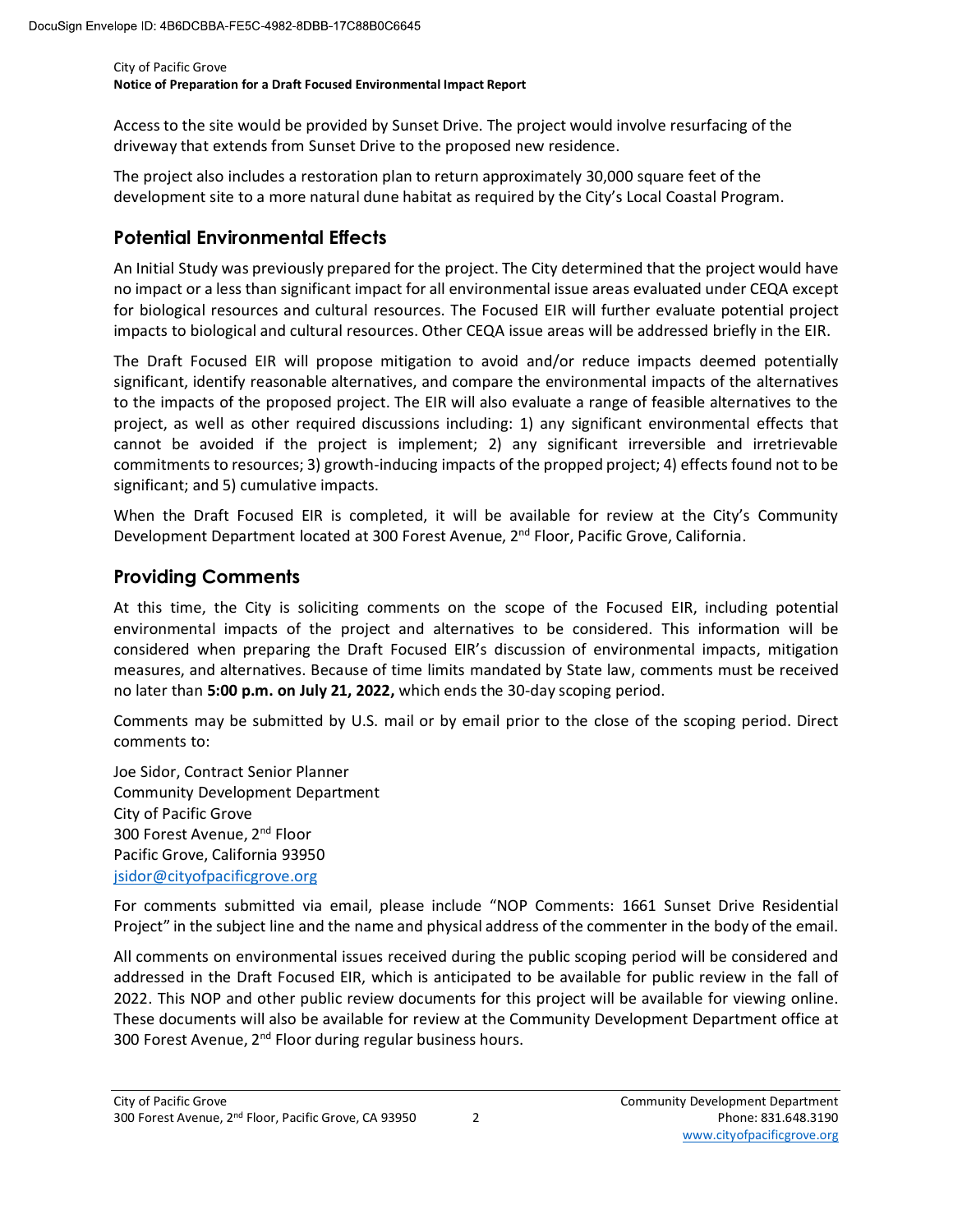City of Pacific Grove Notice of Preparation for a Draft Focused Environmental Impact Report

For questions regarding this notice, please contact Joe Sidor at the contact information provided above.

DocuSigned by:

Joseph Sidor TAB506C3BAD44DC... Contract Senior Planner, Community Development Department City of Pacific Grove

#### **Attachments**

Figure 1 Project Location

Figure 2 Project Site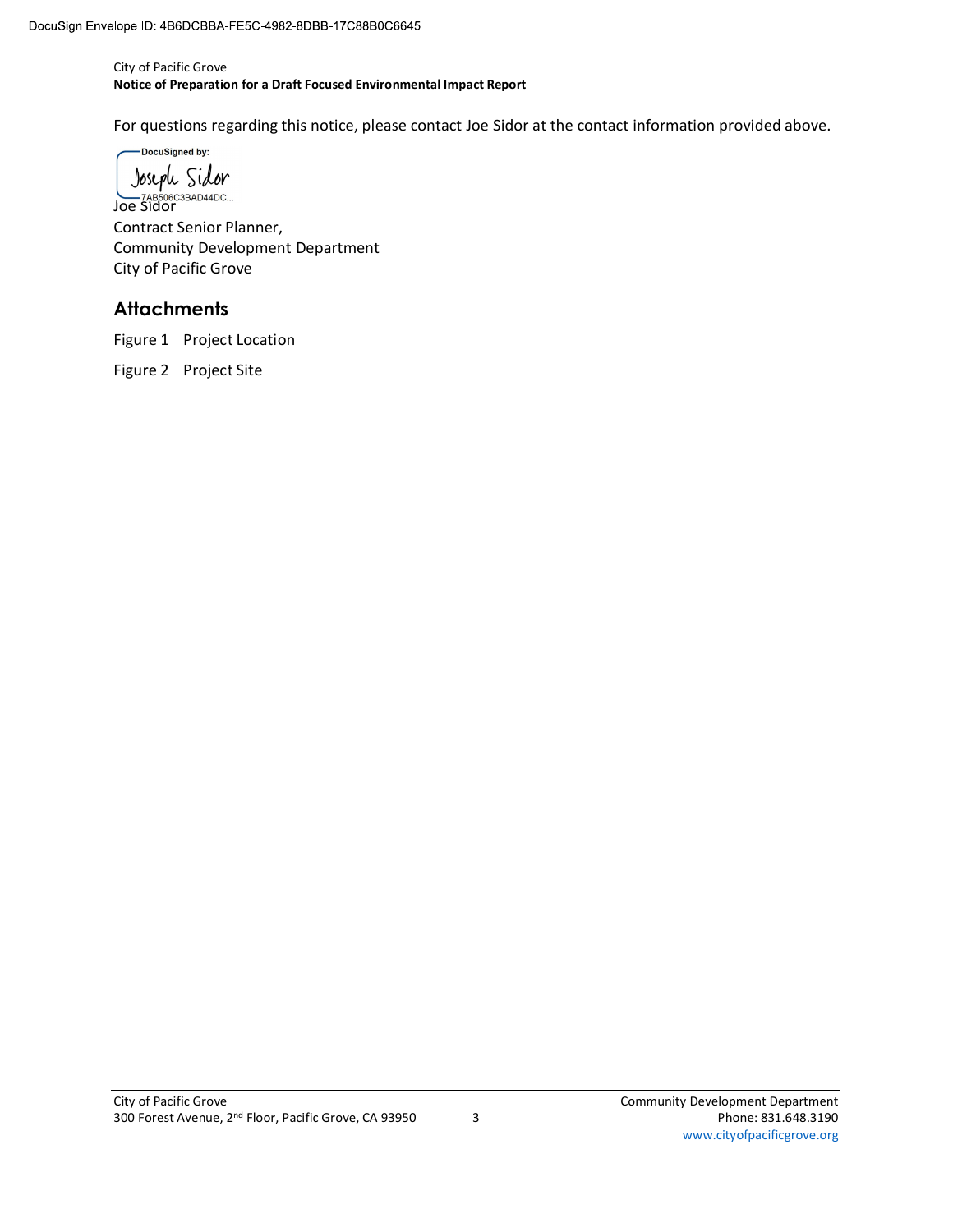